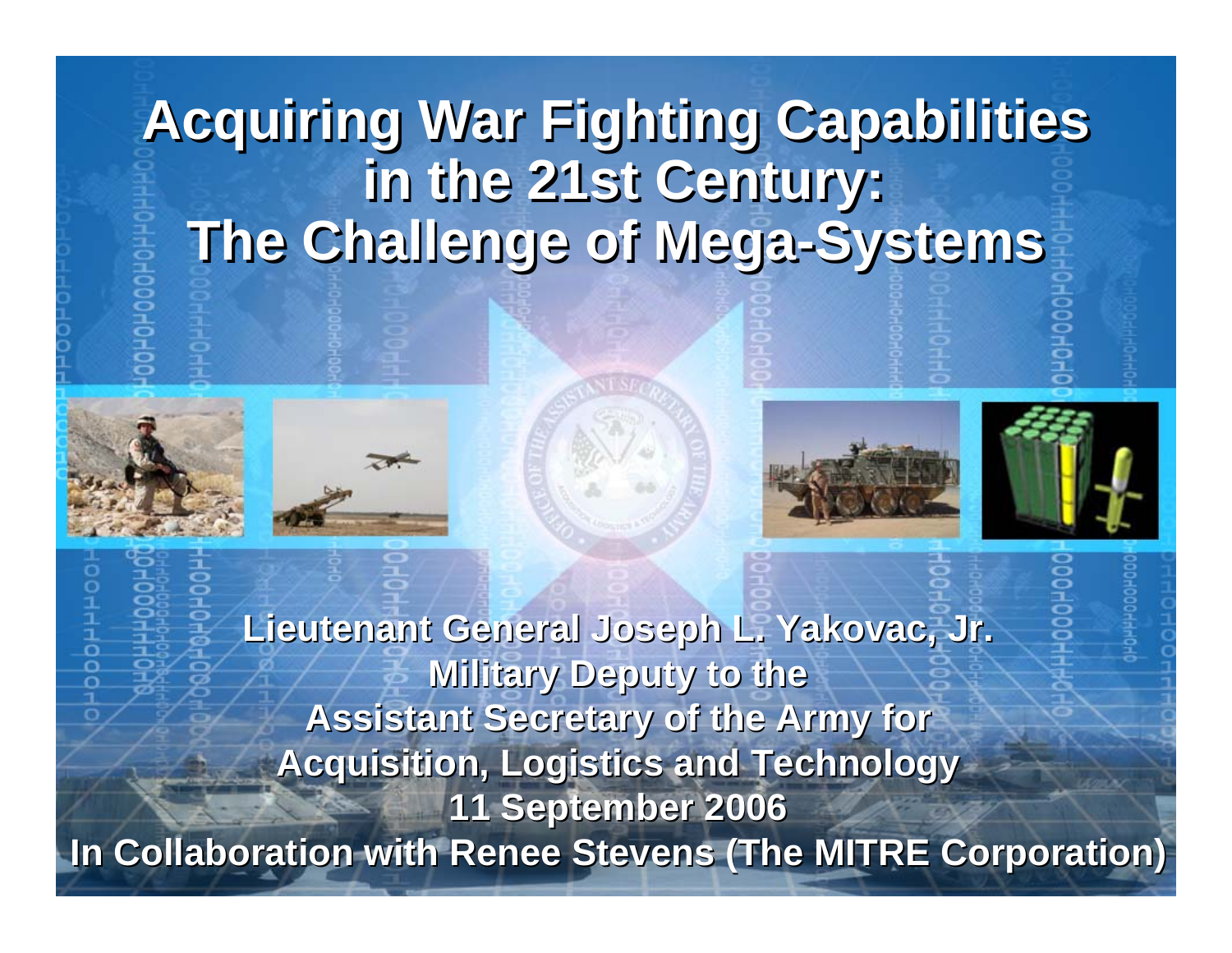### **Agenda**

### • **The Strategic Environment**

• **Mega-Systems**

 $\bullet$  **Challenges For Acquiring 21st Century Capability**

• **Implications for Spiral Development**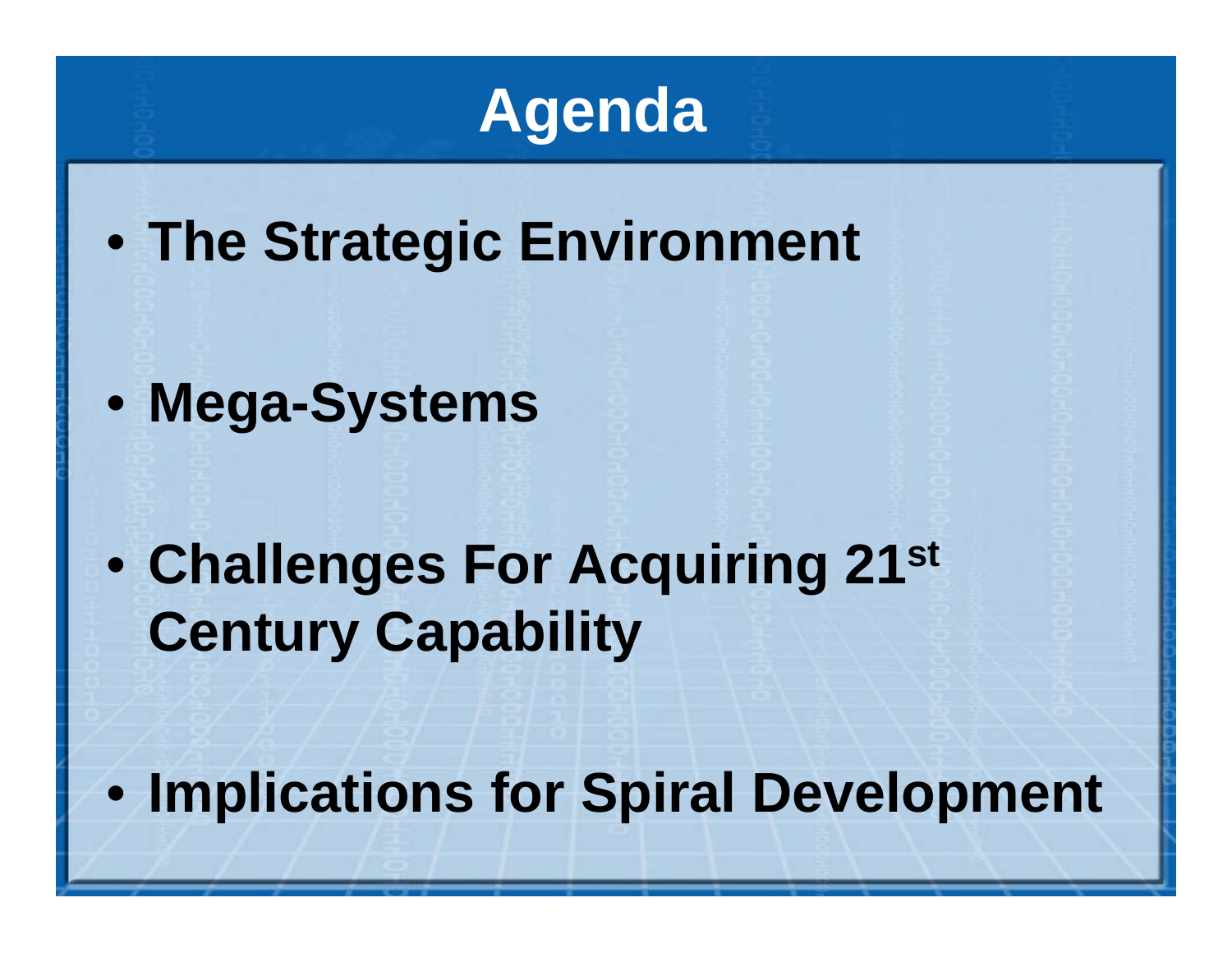### **A Trend Towards Larger, More Complex Systems**

- • **Uncertain strategic environment demands agile/adaptive responses**
- • **Information as competitive source of power**
- • **Information revolution provides common tools**
- $\bullet$  **Demand for enterprise and extended enterprisewide solutions**
- • **Richly** *interconnected***; increasingly**  *interdependent*
- • *Cross traditional boundaries…functional, organizational, programmatic*
- $\bullet$ *Increasing scale/scope*
- •*Increasing complexity*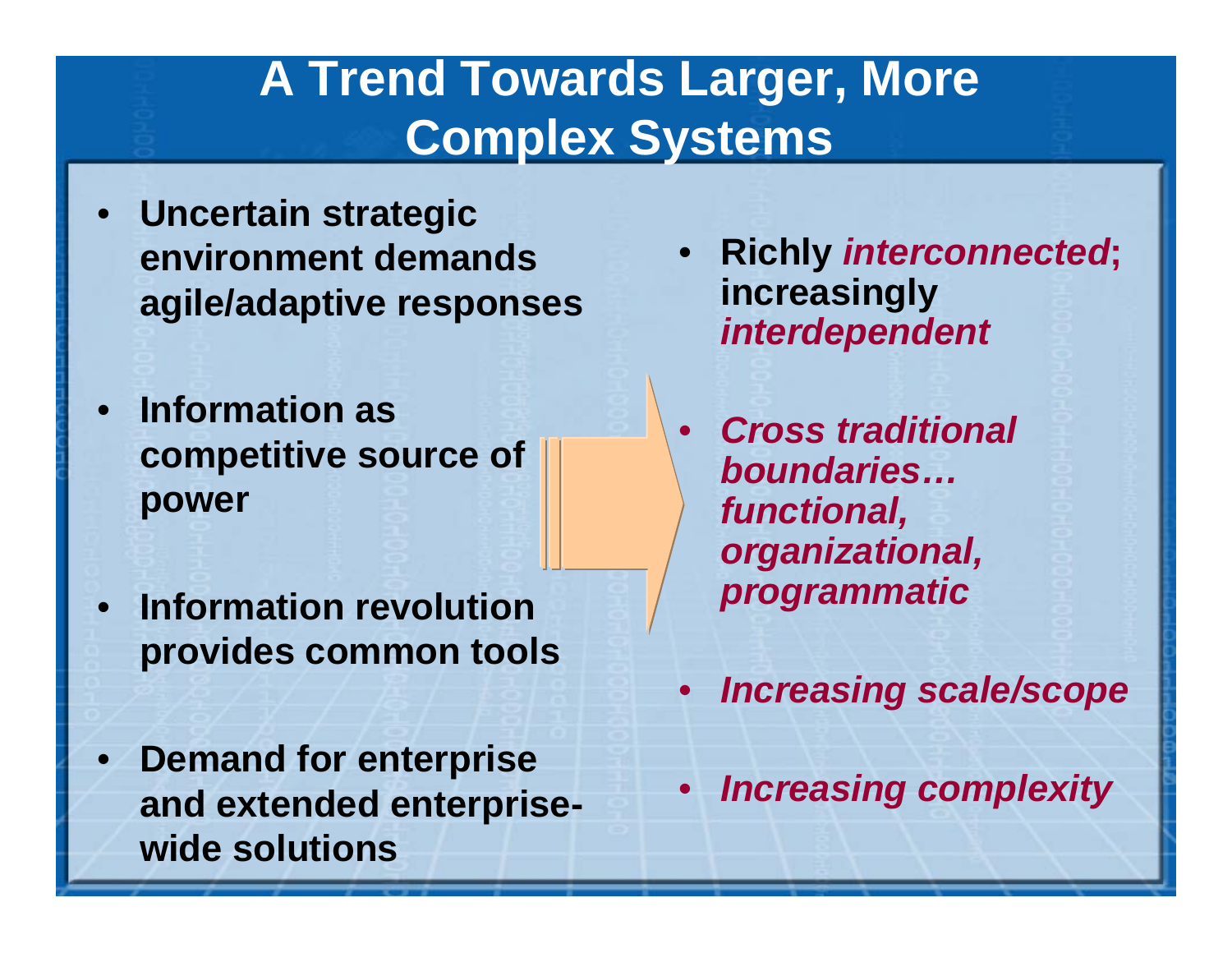# **A Working Definition**

- **Mega-Systems defined as "***large scale, potentially complex systems that cross traditional boundaries to provide capability beyond that achievable by their component elements"*
	- **Composed – Formed "after the fact" from the integration of previously developed systems**
	- **Designed – Structured as formal acquisition programs**
	- **Dynamically assembled – Respond to immediate operational need or opportunity**
- **Often a significant** *human and social dimension* **that contributes to complexity of behavior and evolution of the Mega-System**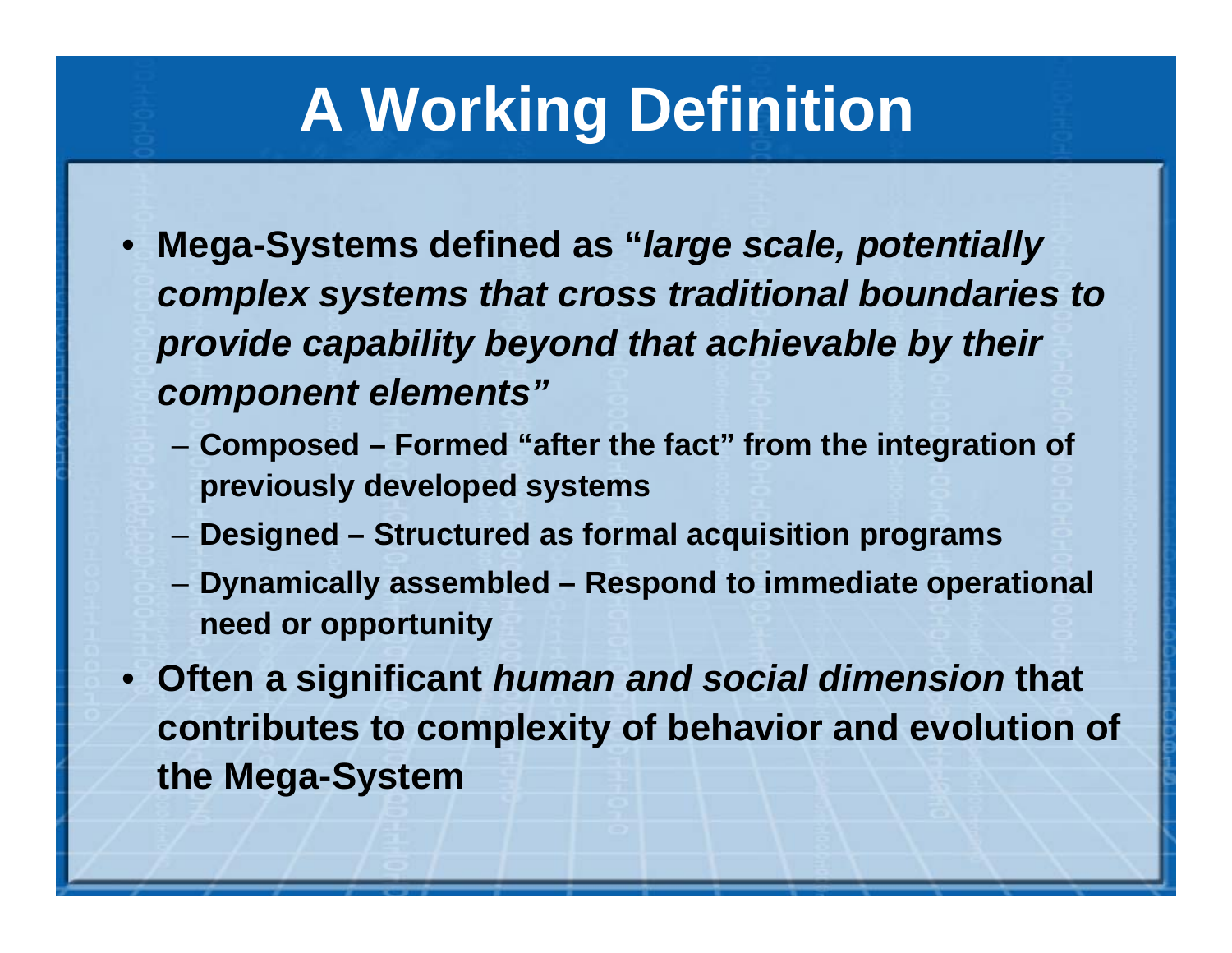# **… Demands Different Approach**

#### *Traditional Program*

- – Predicated on well defined, precise and stable requirements
- – Assumes that overall functions can be decomposed and allocated
- –Manage execution risk
- – Applies best within a single program and when there is agreement as to goals and objectives and a wellunderstood mission space



#### *Mega-System or Enterprise Network*

- – Requirements often stated as vision statements or broad architectures. Evolve opportunistically.
- Some functionality will emerge from interaction of components without specific direction
- – Manage uncertainty – both risk and unanticipated opportunities
- – Often cross program boundaries; must deal with competition for resources and alternative solutions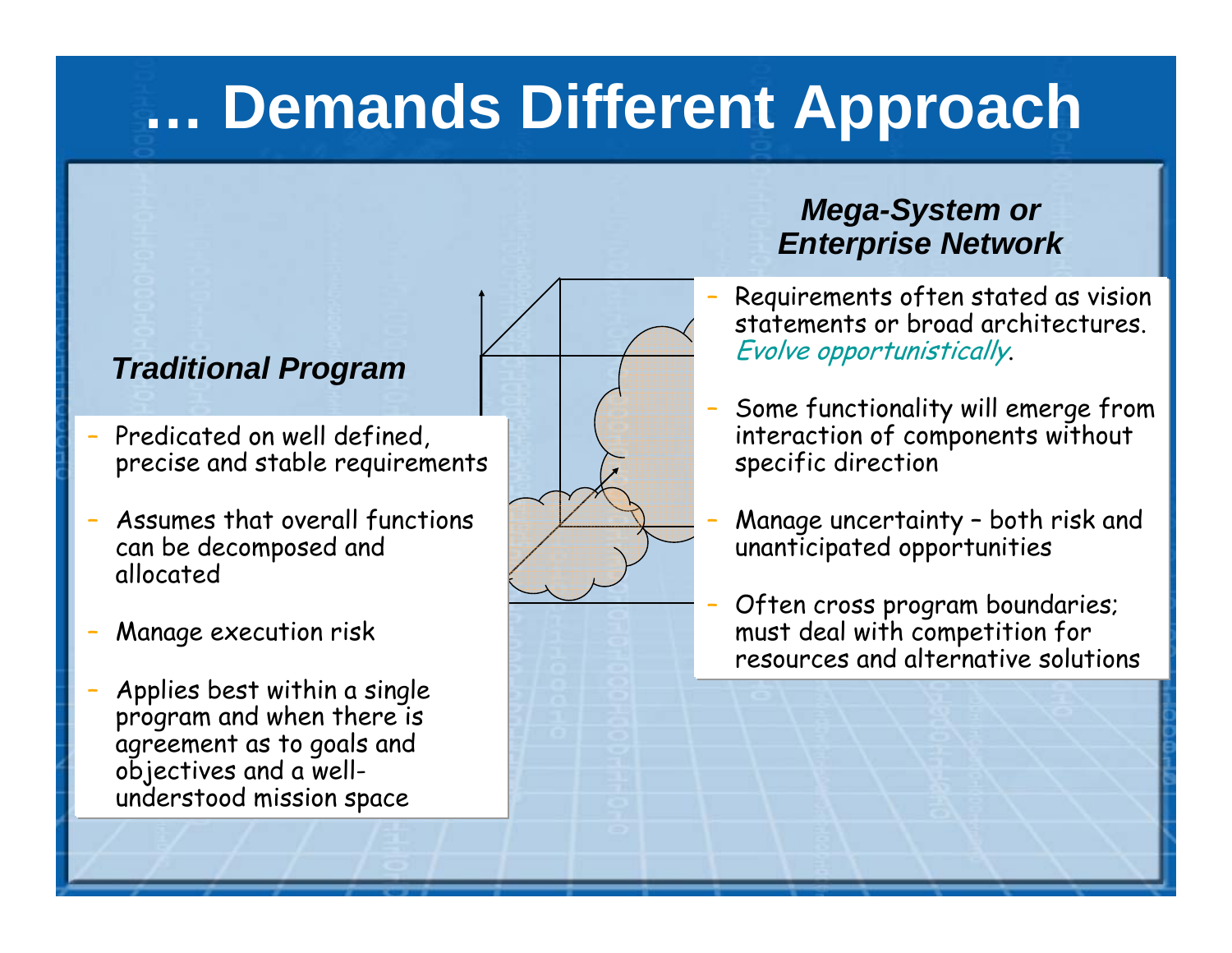### **Emerging Framework**

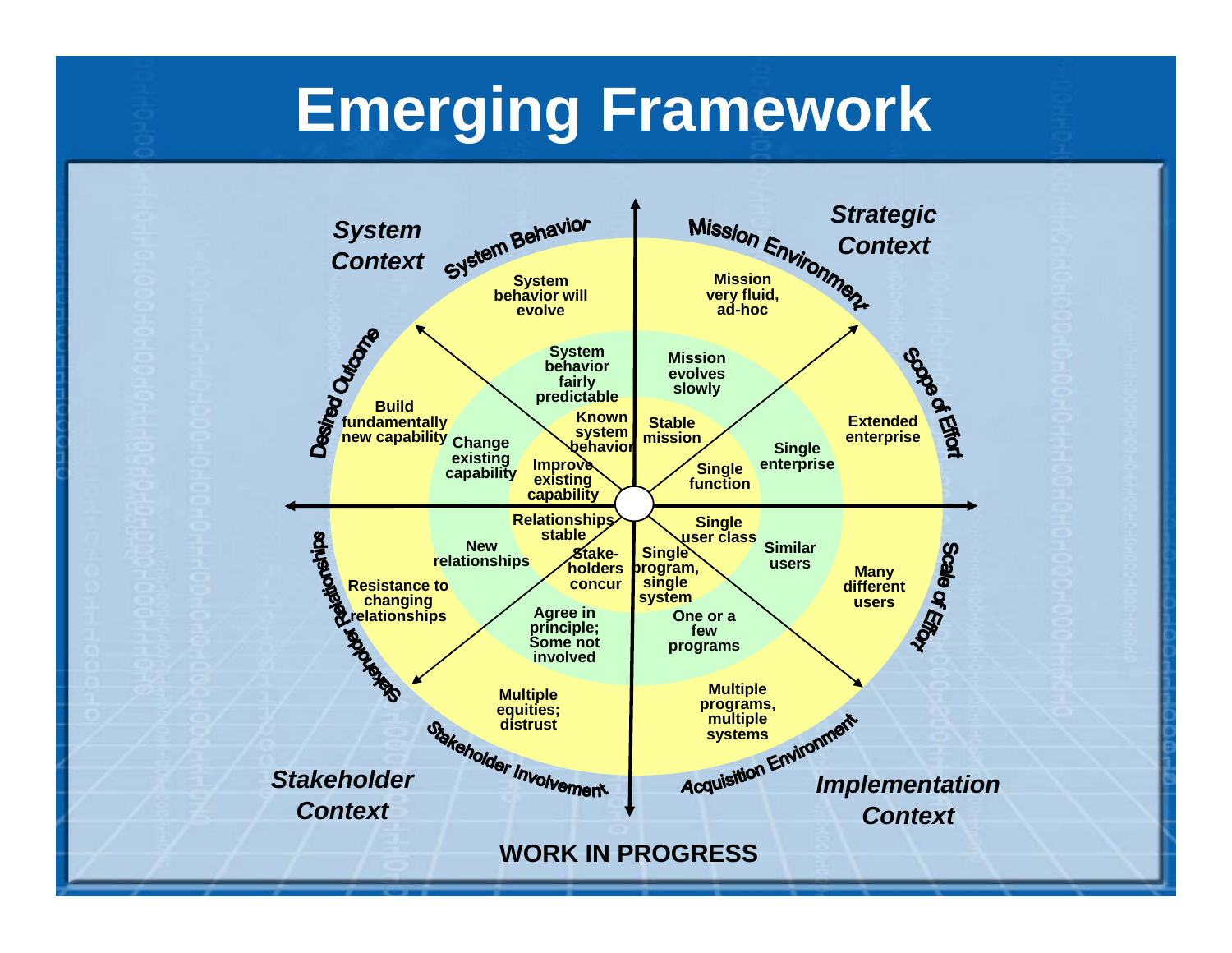# **Emerging Framework**

- **Typical program domain**
	- *Traditional systems engineering*
	- *Chief Engineer inside the program; reports to program manager*
- **Transitional domain**
	- *Systems engineering across boundaries*
	- *Influence vs authority*
- • **Messy frontier**
	- *Political engineering (power, control…)*
	- *High risk, potentially high reward*
	- *Foster cooperative behavior*